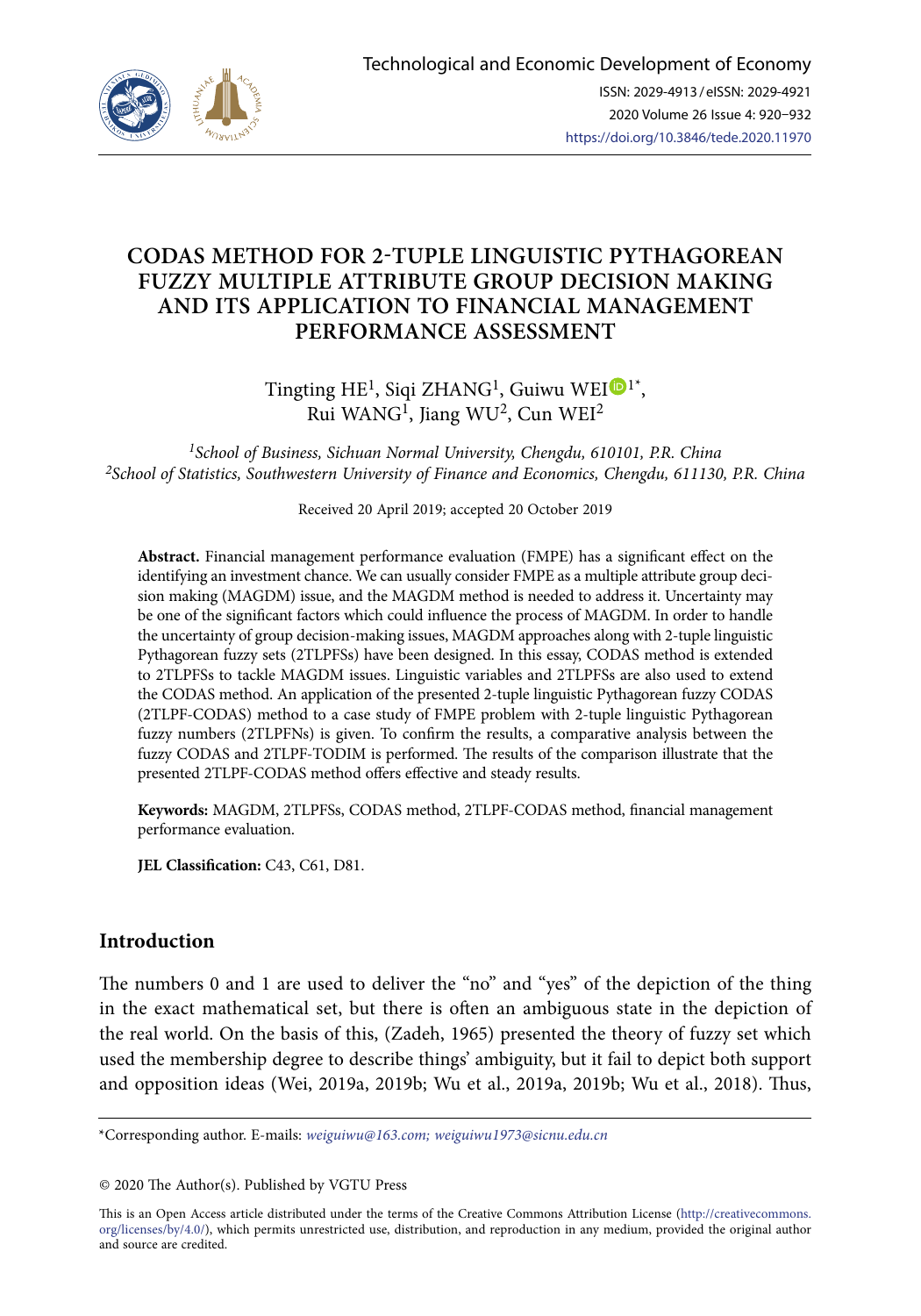Atanassov (1986) designed the intuitionistic fuzzy sets (IFSs) which could conquer this limitation. Reformat and Yager (2014) extended the IFSs with the Pythagorean fuzzy sets (PFSs),  $u(x)$  and  $v(x)$  should meet the new condition that  $u^2(x)+v^2(x) \leq 1$ , thus extending the description range of the IFSs. Until now, PFSs have widely applied in MADM and MAGDM (Khan et al., 2019; Zeb et al., 2019; Zhu et al., 2018). Based on the PFSs, Reformat and Yager (2014) presented a novel recommendation system which was collaborative oriented. Peng and Yang (2015) studied Pythagorean fuzzy numbers' division and subtraction algorithms. Garg (2017a) researched the confidence level's statistical concept into the PFSs. Ren et al. (2016) extended the Pythagorean fuzzy TODIM method on the basis of the prospect theory. Garg (2017b) improved scoring function calculation method for PFNs. Zeng et al. (2016) connected the distance measure with the PFSs. Li et al. (2018) defined some operators of Pythagorean Fuzzy Hamy Mean to address MAGDM issues. Zhang et al. (2017) combined the generalized Bonferroni mean with PFNs. Garg (2016) linked the PFSs with the Einstein operator. Li and Lu (2019) proposed some similarity and distance measures under PFSs. Wang et al. (2019b) designed the generalized Dice similarity measures for MAGDM with PFNs. Zhang (2016) extended the PFSs to the form of interval PFSs. Zhang and Jiang (2010) designed entropy for PFNs. Wei (2019c) defined the Hamacher power operators for PFNs. Zhang et al. (2016) presented a model which was about rough set under PFSs by means of multi-granular rough set. Deng et al. (2018a) gave the concept of 2TLPFSs and proposed various Hamy mean operations under 2TLPFSs. Deng et al. (2018) developed some Bonferroni mean operations under 2TLPFSs.

The CODAS method was defined by Keshavarz Ghorabaee et al. (2016). Panchal et al. (2017) employed integrated MCDM framework on the basis of AHP and CODAS method. Badi et al. (2018) made use of CODAS approach to choose the desalination plant's best location in Libya's northwestern coast. Ghorabaee et al. (2018) extended the CODAS method to fuzzy environment to choose the most desirable suppliers. Pamucar et al. (2018) introduced new CODAS method with linguistic Neutrosophic Numbers (LNN).

Therefore, the above research failed to concern about the MAGDM issue with 2TLPFNs in terms of CODAS approach. In this essay, we utilize the 2TLPFNs to expand the CODAS method to design a novel MAGDM method. An example is used to display the proposed model's applicability. To illustrate the 2TLPF-CODAS method's stability, we make a comparison between 2TLPF-CODAS method & 2TLPF-TODIM method (Deng & Gao, 2019). The calculating results demonstrate that the presented approach is stability and validity.

This paper's remainder is arranged subsequently. Some fundamental concepts of P2TLSs are given in Section 1. The CODAS method is built to handle MAGDM issues with 2TLPFNs in Section 2. A case study for FMPE is given to illustrate the presented approach in Section 3. In last section, the essay is made a conclusion.

## **1. Preliminaries**

The fundamental concepts of 2-tuple linguistic sets (2TLSs) (Herrera & Martinez, 2001a), Pythagorean fuzzy sets (PFSs) (Reformat & Yager, 2014) and 2TLPFSs (Deng et al., 2018a) are given in this chapter.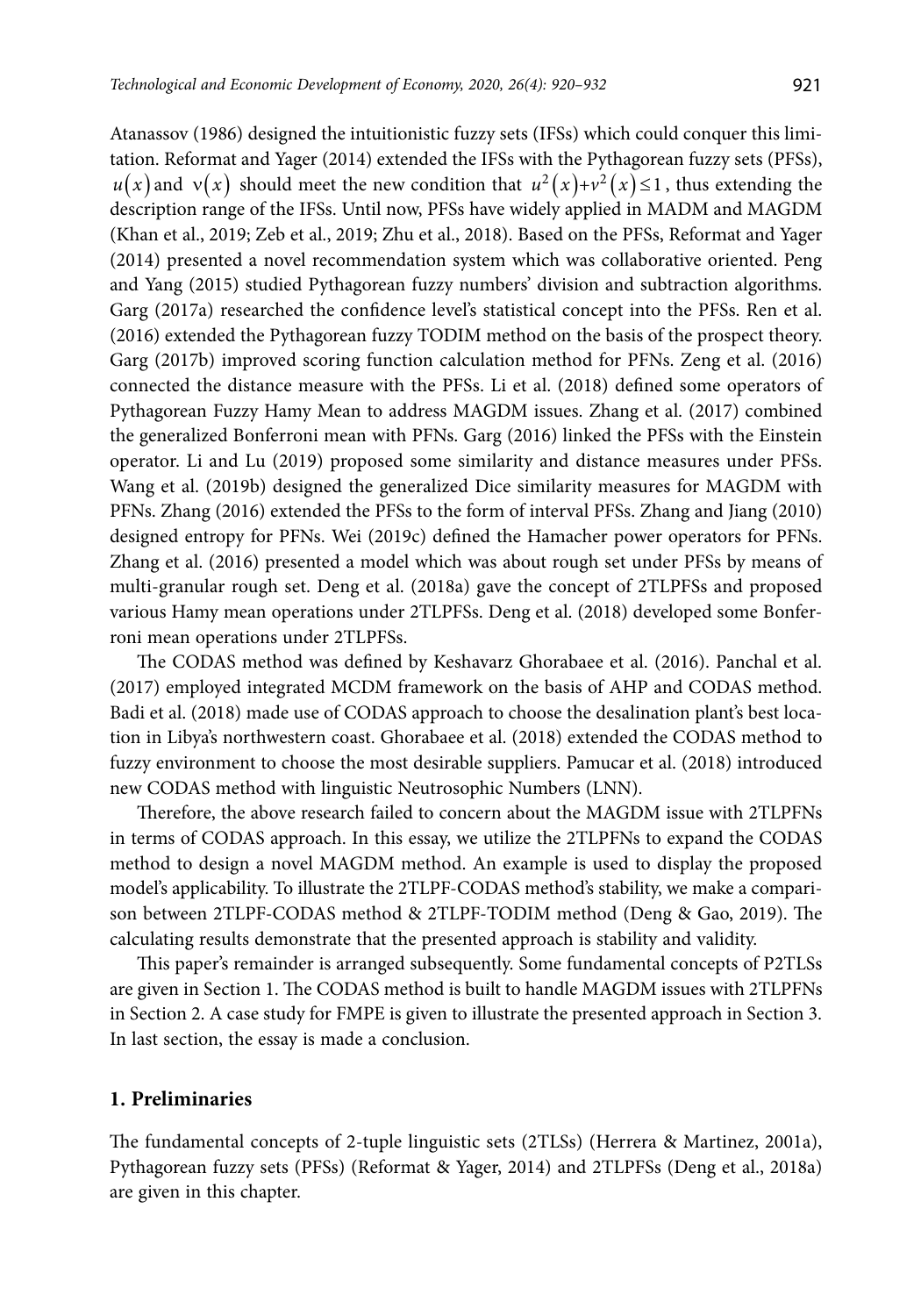### **1.1. 2TLSs**

**Definition 1** (Herrera & Martinez, 2001b).  $S = \{s_i | i = 0, 1, ..., t\}$  is designed to be a linguistic term set (LTS) with odd integer.  $s_i$  was employed to depict the possible value in a LTS, and the set *S* could be depicted as:

$$
S = \begin{cases} s_0 = \text{extremely poor}, s_1 = \text{very poor}, s_2 = \text{poor}, s_3 = \text{medium}, \\ s_4 = \text{good}, s_5 = \text{very good}, s_6 = \text{extremely good.} \end{cases}
$$

#### **1.2. PFSs**

The PFSs *A* in a ordinary fixed set *X* can be depicted [underneath](http://www.youdao.com/w/underneath/#keyfrom=E2Ctranslation) (Reformat & Yager, 2014):

$$
A = \left\{ \left\langle x, u_A(x), v_A(x) \right\rangle | x \in X \right\},\tag{1}
$$

which  $u_A(x)$  and  $v_A(x)$  denoted the membership degree and the non-membership degree, which meet such condition:  $0 \le u_A(x) \le 1, 0 \le v_A(x) \le 1$  and  $(u_A(x))^2 + (v_A(x))^2 \le 1$ .

### **1.3. 2TLPFSs**

Deng et al. (2018a) gave the definition of 2TLPFSs.

**Definition 1.** (Deng et al., 2018a). Suppose that  $P = \{p_0, p_1, \ldots, p_t\}$  is a LTSs with odd integer  $t = 1$ . If  $(s_\alpha(x), \varphi(x))$ ,  $(s_\beta(x), \vartheta(x))$  is defined for  $s_\alpha(x), s_\beta(x) \in P$ ,  $\varphi(x), \vartheta(x) \in [-0.5, 0.5)$ , where  $(s_\alpha(x), \varphi(x)), (s_\beta(x), \vartheta(x))$  depict the membership and non-membership by 2TLSs, then the definition of 2TLPFSs could be defined:

$$
P = \left[ \left\langle x, \left\{ (s_{\alpha}(x), \varphi(x)), (s_{\beta}(x), \vartheta(x)) \right\} \right\rangle | x \in X \right],
$$
 (2)

where  $0 \leq \Delta^{-1} ( s_{\alpha}(x), \varphi(x) ) \leq t, 0 \leq \Delta^{-1} ( s_{\beta}(x), \vartheta(x) ) \leq t,$  $0 \leq (\Delta^{-1}(s_{\alpha}(x), \varphi(x)))^{2} + (\Delta^{-1}(s_{\beta}(x), \vartheta(x)))^{2} \leq t^{2}.$ 

In order to easy computation,  $p = \{(s_\alpha, \phi), (s_\beta, \phi)\}$  denotes the 2TLPFN.

Then, 2TLPFNs' score and accuracy function are shown as follows:

**Definition 2.** (Deng et al., 2018a). Let  $p = \{(s_\alpha, \phi), (s_\beta, \phi)\}\)$  be a 2TLPFN in *P*. Then the score and accuracy functions of *p* are defined as follows:

$$
S(p) = \Delta \left\{ \frac{t}{2} \left( 1 + \left( \frac{\Delta^{-1}(s_{\alpha}, \varphi)}{t} \right)^2 - \left( \frac{\Delta^{-1}(s_{\beta}, \varphi)}{t} \right)^2 \right) \right\}, S(p) \in [0, t];
$$
 (3)

$$
H(p) = \Delta \left\{ t \left[ \left( \frac{\Delta^{-1}(s_{\alpha}, \varphi)}{t} \right)^2 + \left( \frac{\Delta^{-1}(s_{\beta}, \varphi)}{t} \right)^2 \right] \right\}, H(p) \in [0, t].
$$
 (4)

Then, Deng et al. (2018a) gave some novel operations on the 2TLPFNs.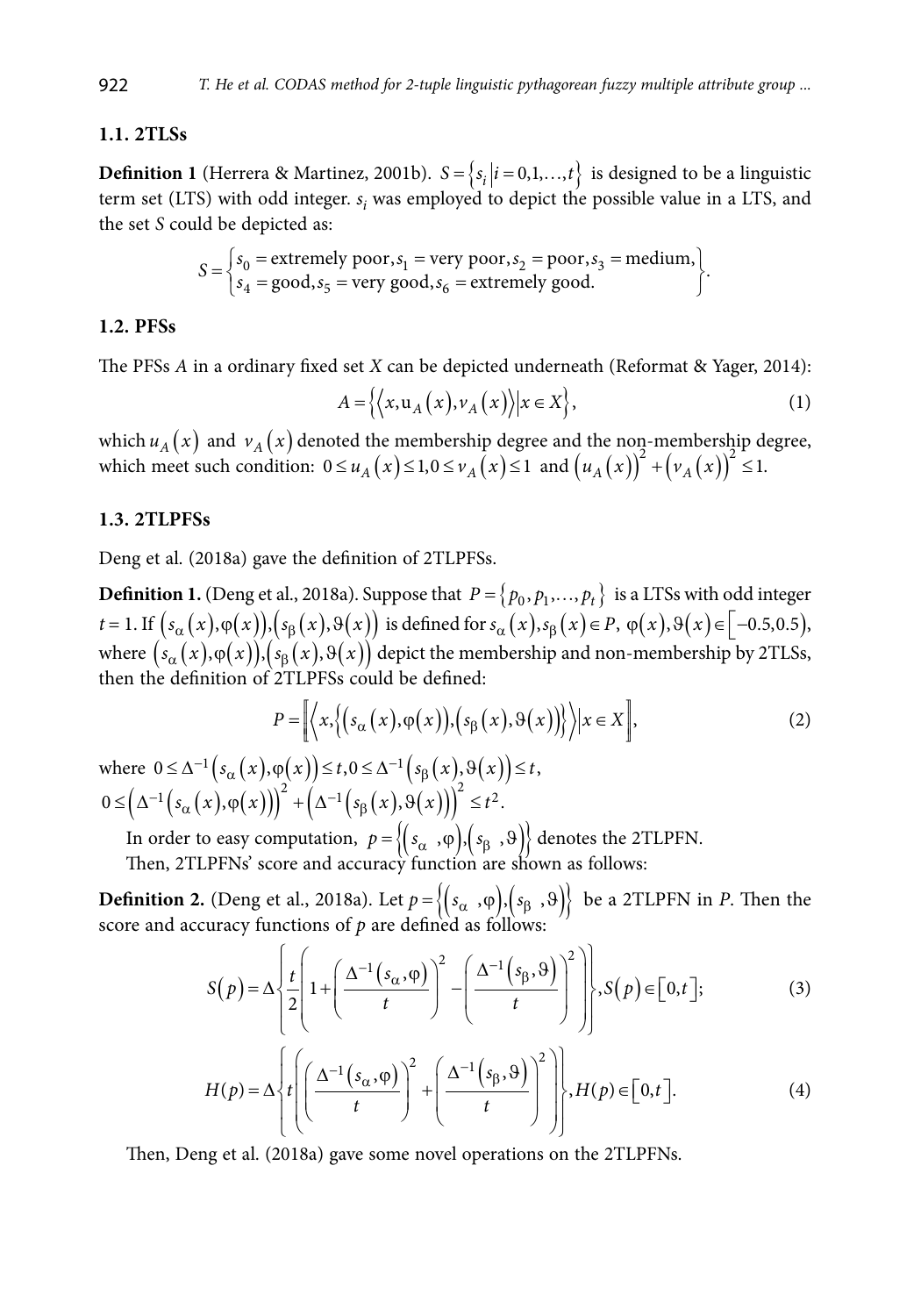**Definition 3.** (Deng et al., 2018a). Let  $p_1 = \{(s_{\alpha_1}, \varphi_1), (s_{\beta_1}, \vartheta_1)\}$  and  $p_2 = \{(s_{\alpha_2}, \varphi_2), (s_{\beta_2}, \vartheta_2)\}$ be two 2TLPFNs, then

$$
(1) \quad p_1 \oplus p_2 = \left\{ \Delta \left( t \sqrt{1 - \left( 1 - \left( \frac{\Delta^{-1} \left( s_{\alpha_1}, \varphi_1 \right)}{t} \right)^2 \right) \left( 1 - \left( \frac{\Delta^{-1} \left( s_{\alpha_2}, \varphi_2 \right)}{t} \right)^2 \right) \right\}},
$$
\n
$$
\Delta \left( t \left( \frac{\Delta^{-1} \left( s_{\beta_1}, s_1 \right)}{t} \cdot \frac{\Delta^{-1} \left( s_{\beta_2}, s_2 \right)}{t} \right) \right) \right\};
$$
\n
$$
(2) \quad p_1 \otimes p_2 = \left\{ \Delta \left( t \left( \frac{\Delta^{-1} \left( s_{\alpha_1}, \varphi_1 \right)}{t} \cdot \frac{\Delta^{-1} \left( s_{\alpha_2}, \varphi_2 \right)}{t} \right) \right),
$$
\n
$$
\Delta \left( t \sqrt{1 - \left( 1 - \left( \frac{\Delta^{-1} \left( s_{\beta_1}, s_1 \right)}{t} \right)^2 \right) \left( 1 - \left( \frac{\Delta^{-1} \left( s_{\beta_2}, s_2 \right)}{t} \right)^2 \right) \right\};
$$
\n
$$
(3) \quad \lambda p_1 = \left\{ \Delta \left( t \sqrt{1 - \left( 1 - \left( \frac{\Delta^{-1} \left( s_{\alpha_1}, \varphi_1 \right)}{t} \right)^2 \right)^2}, \Delta \left( t \left( \frac{\Delta^{-1} \left( s_{\beta_1}, s_1 \right)}{t} \right)^2 \right) \right\};
$$
\n
$$
(4) \quad (p_1)^{\lambda} = \left\{ \Delta \left( t \left( \frac{\Delta^{-1} \left( s_{\alpha_1}, \varphi_1 \right)}{t} \right)^{\lambda}, \Delta \left( t \sqrt{1 - \left( 1 - \left( \frac{\Delta^{-1} \left( s_{\beta_1}, s_1 \right)}{t} \right)^2 \right)^2} \right) \right\} \right\}.
$$

**Definition 4.** (Deng & Gao, 2019). Let  $p_1 = \{(s_{\alpha_1}, \varphi_1), (s_{\beta_1}, \vartheta_1)\}$  and  $p_2 = \{(s_{\alpha_2}, \varphi_2), (s_{\beta_2}, \vartheta_2)\}$ be two 2TLPFNs, then the normalized Hamming distance *HD* is designed:

$$
HD(p_1, p_2) = \frac{1}{2t} \left( \left| \Delta^{-1} \left( s_{\alpha_1}, \varphi_1 \right) - \Delta^{-1} \left( s_{\alpha_2}, \varphi_2 \right) \right| + \left| \Delta^{-1} \left( s_{\beta_1}, \vartheta_1 \right) - \Delta^{-1} \left( s_{\beta_2}, \vartheta_2 \right) \right| \right).
$$
 (5)

**Definition 5.** Let  $p_1 = \left\{ (s_{\alpha_1}, \varphi_1), (s_{\beta_1}, \vartheta_1) \right\}$  and  $p_2 = \left\{ (s_{\alpha_2}, \varphi_2), (s_{\beta_2}, \vartheta_2) \right\}$  be two 2TLPFNs, then the normalized Hamming distance *ED* is designed:

$$
ED(p_1, p_2) = \sqrt{\frac{1}{2} \left( \left( \frac{\left| \Delta^{-1} (s_{\alpha_1}, \varphi_1) - \Delta^{-1} (s_{\alpha_2}, \varphi_2) \right|}{t} \right)^2 + \left( \frac{\left| \Delta^{-1} (s_{\beta_1}, \varphi_1) - \Delta^{-1} (s_{\beta_2}, \varphi_2) \right|}{t} \right)^2 \right)}.
$$
 (6)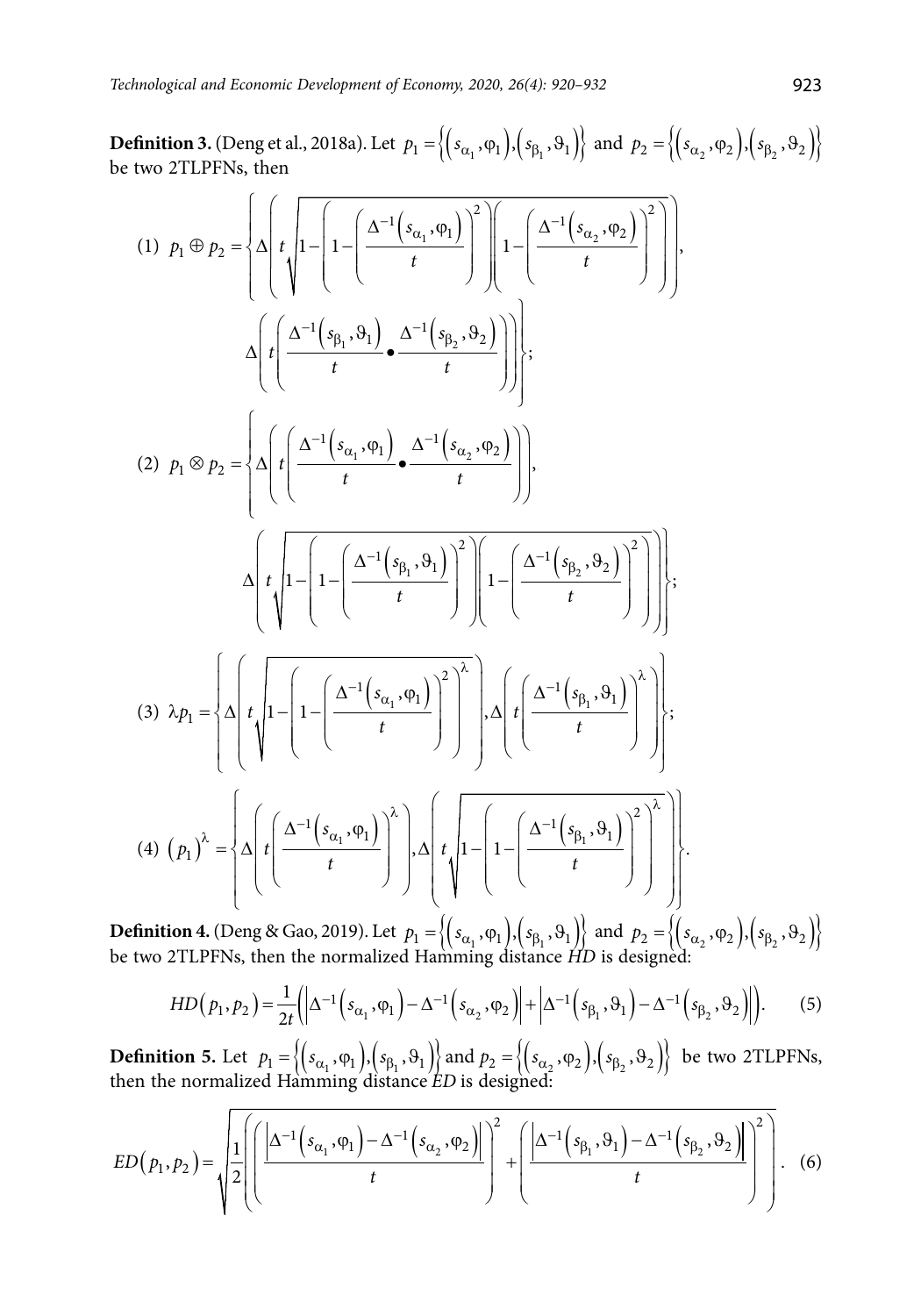## **2. The CODAS method for MAGDM with 2TLPFNs**

The subsequently assumptions or notations are utilized to denote the MAGDM issues with 2TLPFNs. Assume  $A = \{A_1, A_2, \dots, A_m\}$  be some chosen alternatives and  $G = \{G_1, G_2, \dots, G_n\}$ be some designed attributes with weight vector  $w = (w_1, w_2, \dots, w_n)$ , where  $w_j \in [0,1]$ , 1 *j* = 1 *n*  $\sum_{j=1}^{n} w_j = 1$ , and some experts  $E = \left\{ E_1, E_2, \dots, E_q \right\}$  with weight vector  $v = \left( v_1, v_2, \dots, v_q \right)$ , where  $v_k \in [0,1]$ ,  $k = 1,2,\dots, q$ ,  $\sum v_k = 1$ . Suppose that there are *n* qualitative attribute  $G = \{G_1, G_2, \dots, G_n\}$  and their values are assessed by each expert and depicted as linguistic expressions  $l_{ij}^k(i = 1, 2, \dots, m, j = 1, 2, \dots, n, k = 1, 2, \dots, q)$  in Table 1.

Table 1. Linguistic variables and their 2TLPFNs

| Linguistic variable | 2TLPFNs                 |
|---------------------|-------------------------|
| Very low (VL)       | $\{(s_0,0), (s_6,0)\}\$ |
| Low (L)             | $\{(s_1,0), (s_5,0)\}\$ |
| Medium low (ML)     | $\{(s_2,0), (s_4,0)\}\$ |
| Medium (M)          | $\{(s_3,0), (s_3,0)\}\$ |
| Medium high (MH)    | $\{(s_4,0), (s_2,0)\}\$ |
| High(H)             | $\{(s_5,0), (s_1,0)\}\$ |
| Very high (VH)      | $\{(s_6,0), (s_0,0)\}\$ |

Then, an extended CODAS method with 2TLPFNs is proposed to tackle the MAGDM issues. The calculating steps are involved as follows:

**Step 1.** Switch the linguistic information  $l_{ij}^k$  into 2TLPFNs  $r_{ij}^k = \left\{ \left( s_{\phi_{ij}^k}, \phi_{ij}^k \right), \left( s_{\theta_{ij}^k} \right) \right\}$  $r_{ij}^k = \left\{ \left( s_{\phi_{ij}^k}, \phi_{ij}^k \right), \left( s_{\theta_{ij}^k}, \theta_{ij}^k \right) \right\}.$ **Step 2.** According to 2TLPFN  $r_{ij}^k = \left\{ \left[ s_{\phi_{ij}^k}, \phi_{ij}^k \right], \left[ s_{\theta_{ij}^k} \right] \right\}$  $r_{ij}^k = \left\{ \left( s_{\phi_{ij}^k}, \phi_{ij}^k \right), \left( s_{\theta_{ij}^k}, \theta_{ij}^k \right) \right\}$  and 2TLPFWA operator (Deng et al., 2018b), the experts' individual evaluations can be fused into the collective 2TLPFNs  $r_{ij} = \left\langle \left( s_{\phi_{ij}}, \varphi_{ij} \right) , \left( s_{\theta_{ij}}, \vartheta_{ij} \right) \right\rangle.$   $\left\{ r_{11} \quad r_{12} \quad \cdots \quad r_1 \right\}$ 21  $\frac{1}{22}$   $\cdots$   $\frac{1}{2}$  $1 \t m2$ ; *n*  $f_{ij}$   $\Big|_{m \times n} = \Big|_{i}^{i} \begin{matrix} 21 & i_{22}^{i} & \cdots & i_{2n}^{i} \\ \vdots & \vdots & \vdots & \vdots \end{matrix}$  $m1$   $m2$   $\cdots$   $m$  $r_{11}$   $r_{12}$  ... *r*  $R = \begin{bmatrix} r_{ii} \end{bmatrix}$   $= \begin{bmatrix} r_{21} & r_{22} & \cdots & r_{n} \end{bmatrix}$  $r_{m1}$   $r_{m2}$   $\ldots$  *r* ×  $r_{11}$   $r_{12}$  ...  $r_{1n}$  $=[r_{ij}]_{m \times n} = \begin{bmatrix} r_1 & r_2 & \dots & r_{2n} \\ r_{21} & r_{22} & \dots & r_{2n} \\ \vdots & \vdots & \vdots & \vdots \end{bmatrix}$  $\begin{bmatrix} r_{m1} & r_{m2} & \cdots & r_{mn} \end{bmatrix}$  $\cdots$  $\cdots$ : : : :  $\cdots$ (18) 2TLPFWA $\left( r_{ij}^1, r_{ij}^2 \cdots, r_{ij}^q \right)$ 1  $r_{ij} = 2TLPFWA\left(r_{ij}^1, r_{ij}^2 \cdots, r_{ij}^q\right) = \bigoplus^q n_k r_{ij}^k =$ *k* = 2  $1 s \cdot \omega^k$  | | |  $a \cdot \Lambda^{-1}$ 1 1  $\mathfrak{g}, \varphi_{ii}^k$  | | | |  $q$  |  $\Delta^{-1}$  |  $s_{\alpha k}$ 1 1 , .  $k \left( \left( \left( \begin{array}{cc} 0 & 0 \end{array} \right) \right)^{\eta_k} \right)$  $\begin{array}{c} \begin{array}{c} k \\ i \end{array} \end{array}$   $\begin{array}{c} \begin{array}{c} \end{array}$   $\begin{array}{c} \begin{array}{c} \end{array} \end{array}$   $\begin{array}{c} \begin{array}{c} \end{array}$   $\begin{array}{c} \begin{array}{c} \end{array} \end{array}$   $\begin{array}{c} \begin{array}{c} \end{array} \end{array}$   $\begin{array}{c} \begin{array}{c} \end{array} \end{array}$   $\begin{array}{c} \begin{array}{c} \end{array} \end{array}$  $\mathbf{g}$   $\left[\begin{array}{c|c} \Delta^{-1} & s_{\varphi_k^k}, \varphi_{ij}^k \end{array}\right]$   $\left[\begin{array}{c|c} & & q \end{array}\right]$   $\Delta^{-1}$   $\mathbf{g}_{\varphi_k^k}, \vartheta_{ij}^k$ *k k*  $s_{\phi k}$ ,  $\varphi_{ii}^k$  | | | | *q* |  $\Delta^{-1}$ | *s*  $t \left( \left| \begin{matrix} 1 \\ -1 \end{matrix} \right| \right) \left| \begin{matrix} 1 \\ -1 \end{matrix} \right| \left| \begin{matrix} -\frac{1}{2} & \frac{1}{2} \\ \frac{1}{2} & -\frac{1}{2} \end{matrix} \right| \left| \begin{matrix} 1 \\ -1 \end{matrix} \right| \left| \begin{matrix} 1 \\ -1 \end{matrix} \right| \left| \begin{matrix} -\frac{1}{2} \\ -\frac{1}{2} \end{matrix} \right|$  $\eta_k$   $($  (  $($   $)$ )  $\left[\begin{array}{c} -1 \end{array}\right] \left[\begin{array}{c} s_{\phi_E^k}, \phi_{ij}^k \end{array}\right] \left[\begin{array}{c} \end{array}\right] \left[\begin{array}{c} \end{array}\right] \left[\begin{array}{c} \frac{q}{\sqrt{2}} \end{array}\right] \Delta^{-1} \left[\begin{array}{c} s_{\theta_k} \end{array}\right]$ = =  $\left\{\Delta\left(t\left|1-\prod_{k=1}^{q}\left(1-\left(\frac{\Delta^{-1}\left(s_{\phi_{ij}^k}, \phi_{ij}^k\right)}{t}\right)^2\right|^{\eta_k}\right)\right\},\Delta\left(t\prod_{k=1}^{q}\left(\frac{\Delta^{-1}\left(s_{\phi_{ij}^k}, \vartheta_{ij}^k\right)}{t}\right)^{\eta_k}\right)\right\}$  $\prod_{t=1}^{n} \left| 1 - \left| \frac{\left( \begin{array}{c} \psi_{ij} & \psi_j \end{array} \right)}{t} \right| \right| = \left| \begin{array}{c} \lambda & t \end{array} \right| \prod_{t=1}^{n} \left| \frac{\left( \begin{array}{c} \psi_{ij} & \psi_j \end{array} \right)}{t} \right| = \left| \begin{array}{c} \lambda \\ \lambda \end{array} \right|$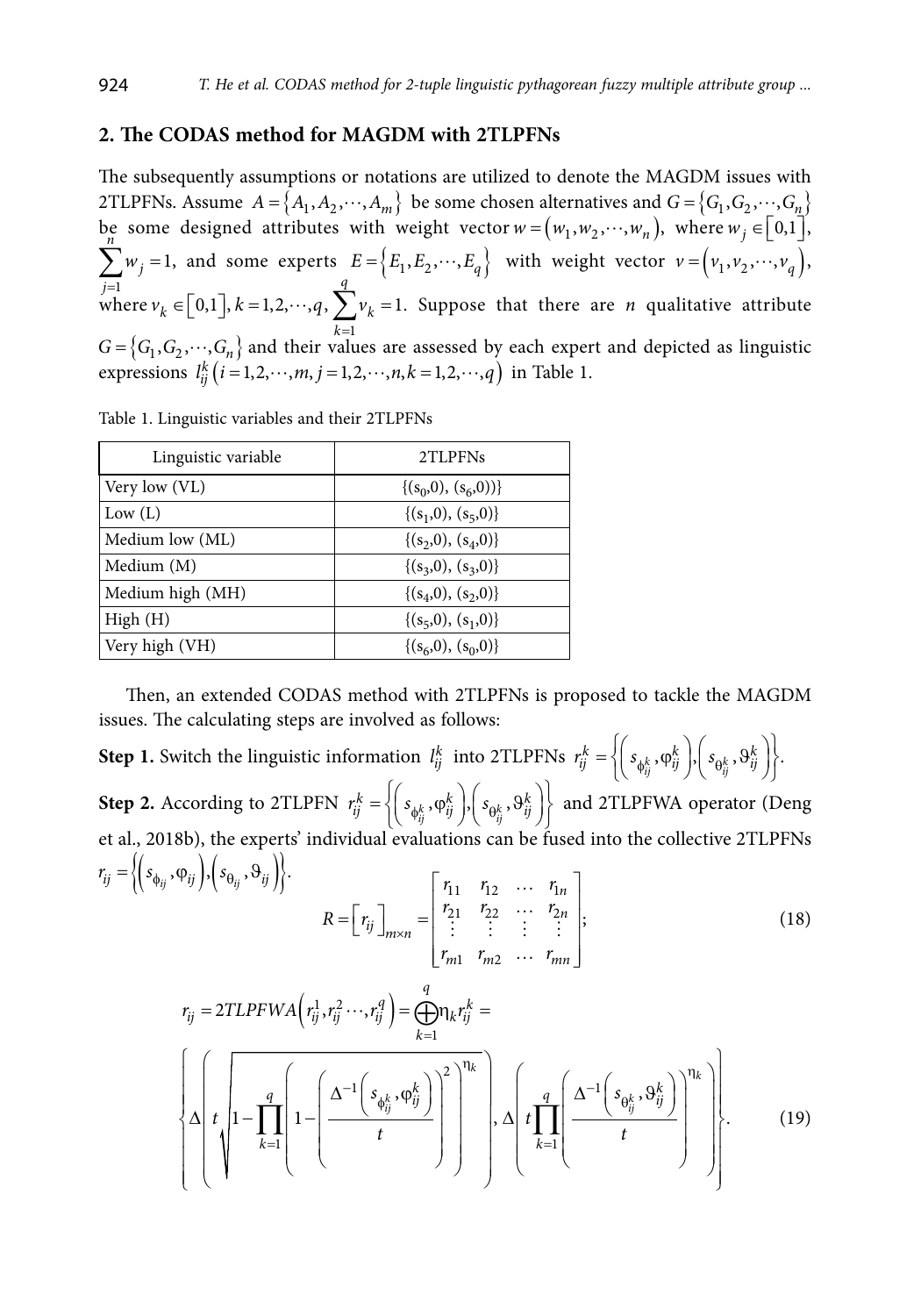**Step 3.** Calculate the 2TLPF weighted matrix.

$$
t_{ij} = w_j \otimes r_{ij},\tag{20}
$$

where  $w_j$  means the attribute weight of  $G_j$ , and  $0 \leq w_j \leq 1$ , 1 1 *j j w*  $\sum_{j=1} w_j = 1.$ 

**Step 4.** Get the negative ideal solution with score and accuracy functions of 2TLPFNs (if score functions are equal, the accuracy functions are chosen to rank the 2TLPFNs):

$$
NIS = \left[ NIS_j \right]_{1 \times n};\tag{21}
$$

$$
NIS_j = \min_i S(t_{ij}).
$$
\n(22)

**Step 5.** Determine the weighted  $ED_i$  and  $HD_i$ :

$$
ED_i = \sum_{j=1}^{n} ED(t_{ij}, NIS_j);
$$
\n(23)

$$
HD_i = \sum_{j=1}^{n} HD(t_{ij}, NIS_j).
$$
 (24)

**Step 6.** Build the relative assessment matrix *RA* in subsequently equations:

$$
RA = [h_{ik}]_{m \times m};
$$
\n(25)

$$
h_{ik} = (ED_i - ED_k) + (g(ED_i - ED_k) \times (HD_i - HD_k)),
$$
\n(26)

where  $k \in \{1, 2, ..., m\}$  and *g* means an important function which could be designed:

$$
g(\theta) = \begin{cases} 1 & \text{if } |\theta| \ge \tau \\ 0 & \text{if } |\theta| < \tau \end{cases}
$$
 (27)

where  $\tau \in [0.01, 0.05]$  given by DMs. In current study,  $\tau = 0.02$ .

**Step 7.** Derive the  $AS_i$  by Eq. (28).

$$
AS_i = \sum_{k=1}^{m} h_{ik} \tag{28}
$$

**Step 8.** All the alternatives can be ranked on the basis of the computing results of  $AS_i$ . The best alternative has the highest assessment score.

### **3. Case study and comparative analysis**

The financial management performance issue is a classical MAGDM issue (Erdogan et al., 2019; Lu et al., 2019; Roy et al., 2019; Tabatabaei et al., 2019; Wang et al., 2019a; Wang, 2019; Wei et al., 2019a, 2019b). In this chapter, we shall give a case study of the financial management performance to choose the most desirable enterprise which has the best financial performance by utilizing CODAS method with 2TLPFNs. Assume that an enterprise identified an investment chance with enterprise financial performances, and in order to maximize the expected profit, we need to determine the enterprise financial performances of the five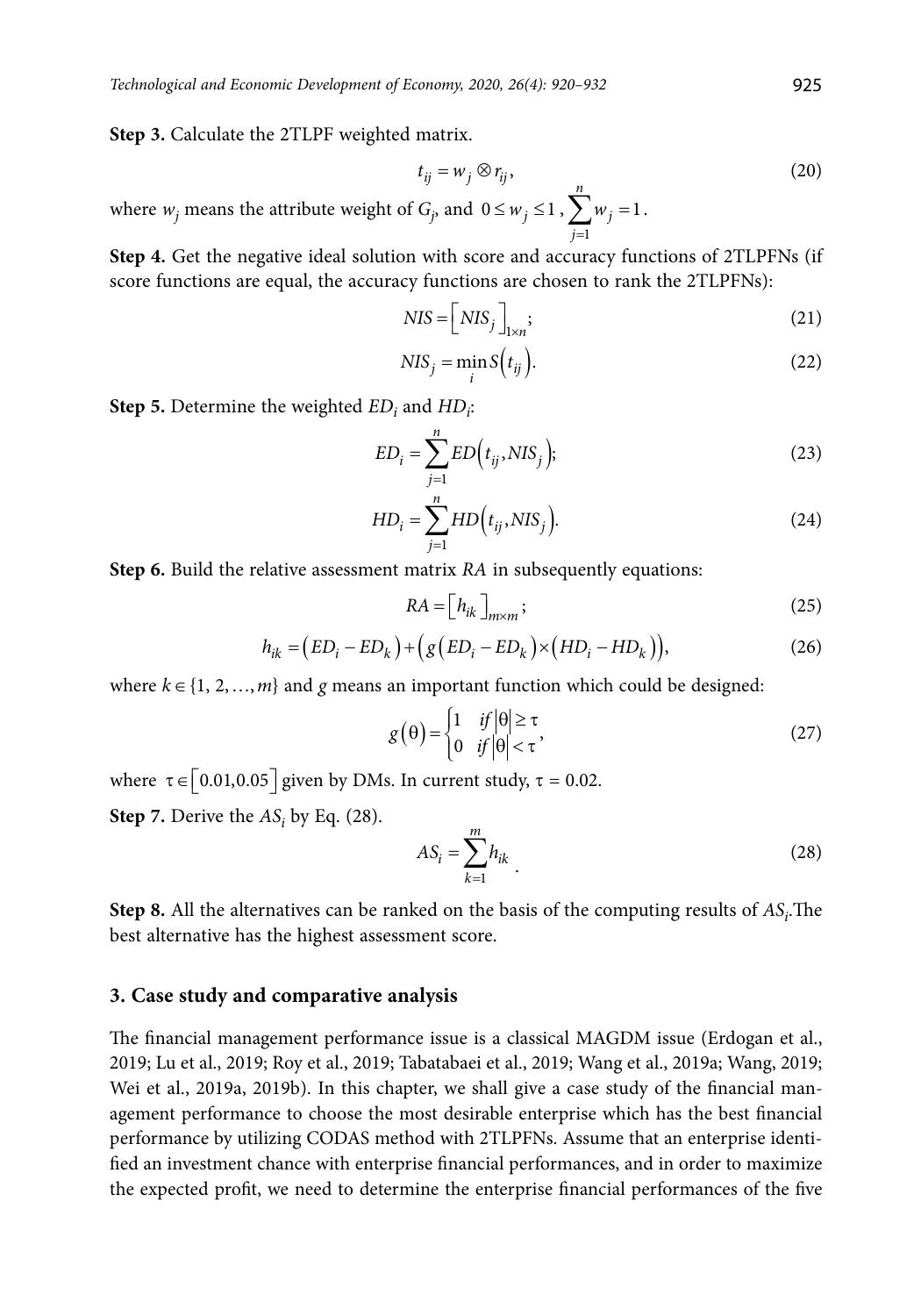enterprises so as to choose the optimal one. The investment company has to make a decision in terms of the subsequently four benifical attributes:  $G<sub>1</sub>$  is the enterprise innovation ability;  $G_2$  is the enterprise resource utilization capability;  $G_3$  is the internal process;  $G_4$  is the corporate credit rating. There are five potential enterprises  $A_i$  ( $i = 1, 2, 3, 4, 5$ ) to be assessed by using linguistic variables which are listed in Table 1. These linguistic variables are given by the invited DMs  $D_k$   $(k=1,2,3)$  (whose weighting vector  $v = (0.20,0.50,0.30)$ ) within the mentioned attributes (whose weighting vector  $\omega$  =  $(0.20,0.30,0.40,0.10)^T$ ), and set up three decision matrixes respectively as follows  $R_k = \begin{pmatrix} r_i^{(k)} \\ r_i^{(k)} \end{pmatrix}$   $(k=1,2,3)$  $R_k = \left( r_{ij}^{(k)} \right)_{5 \times 4} (k=1,2,3)$  which are recorded in Tables 2–4 respectively.

|                |    | G, | IJ٩ | $\mathrm{G}_4$ |
|----------------|----|----|-----|----------------|
|                |    | МH | М   | VL             |
| A <sub>2</sub> | МL |    | VL  | MH             |
| $\pi$          | ML | МH | М   | М              |
| $A_A$          | TT | VH | VH  | ML             |
|                | MH | Μ  |     |                |

Table 2. Linguistic assessing matrix by first expert

Table 3. Linguistic assessing matrix by second expert

|                |    | G, | G2 | $\mathrm{G}_4$ |
|----------------|----|----|----|----------------|
|                | MH | MH | М  | Η              |
| A <sub>2</sub> |    | М  | VL | Μ              |
| $A_3$          | Η  | ML | М  | ML             |
| $A_4$          | VH | MH | Н  | VH             |
|                | VL | Η  | ML | MH             |

Table 4. Linguistic assessing matrix by third expert

|                |    | G, | $G_3$     | $G_4$ |
|----------------|----|----|-----------|-------|
| $\Lambda$      |    | М  | ML        | Н     |
| $\Lambda$      |    | MH | Η         |       |
| A <sub>2</sub> | MH |    | M         | ML    |
| $A_4$          | Η  | М  | VH        | MH    |
|                | ML | ML | <b>MH</b> | Η     |

Following that, the developed approach is utilized to assess financial management performance of five possible enterprises.

**Step 1.** Transform the linguistic decision matrixes which are recorded in Tables 2–4 into 2TLPF decision matrix. The results are recorded in Tables 5–7.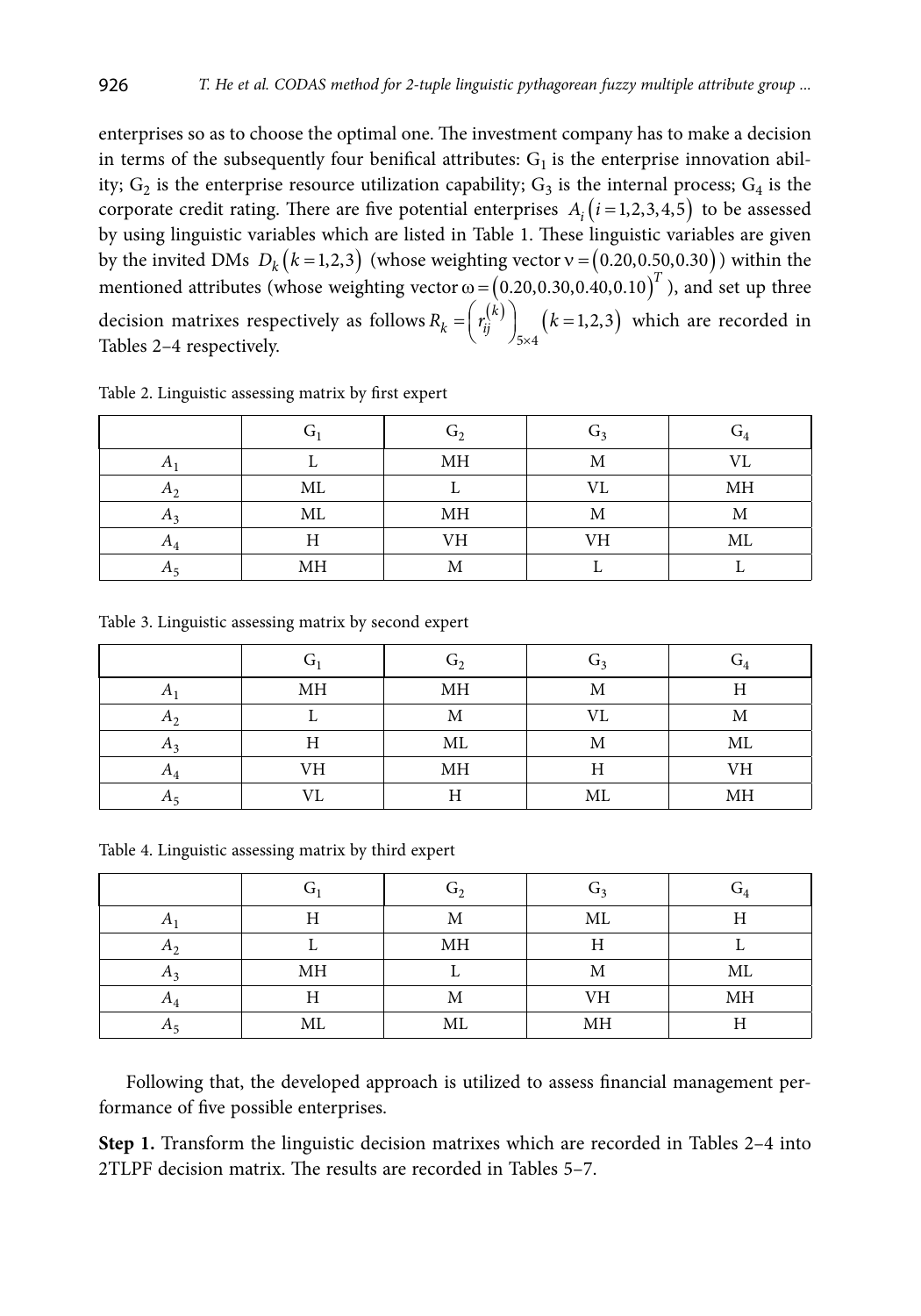|                | $G_1$                  | $G_2$                     | G <sub>3</sub>            | $G_4$                     |
|----------------|------------------------|---------------------------|---------------------------|---------------------------|
| A <sub>1</sub> | $\{(s_1,0),(s_5,0)\}\$ | $\{(s_4, 0), (s_2, 0)\}\$ | $\{(s_3,0),(s_3,0)\}\$    | $\{(s_0, 0), (s_6, 0)\}\$ |
| $A_2$          | $\{(s_2,0),(s_4,0)\}\$ | $\{(s_1, 0), (s_5, 0)\}\$ | $\{(s_0, 0), (s_6, 0)\}\$ | $\{(s_4,0),(s_2,0)\}$     |
| $A_3$          | $\{(s_2,0),(s_4,0)\}\$ | $\{(s_4,0),(s_2,0)\}\$    | $\{(s_3,0),(s_3,0)\}\$    | $\{(s_3,0),(s_3,0)\}\$    |
| $A_4$          | $\{(s_5,0),(s_1,0)\}\$ | $\{(s_6, 0), (s_0, 0)\}\$ | $\{(s_6, 0), (s_0, 0)\}\$ | $\{(s_2,0),(s_4,0)\}\$    |
| $A_5$          | $\{(s_4,0),(s_2,0)\}$  | $\{(s_3,0),(s_3,0)\}\$    | $\{(s_1,0),(s_5,0)\}\$    | $\{(s_1,0),(s_5,0)\}\$    |

Table 5. The assessing matrix with 2TLPFNs by first expert

Table 6. The assessing matrix with 2TLPFNs by second expert

|                  | G1                        | G <sub>2</sub>            | G <sub>3</sub>            | $G_4$                     |
|------------------|---------------------------|---------------------------|---------------------------|---------------------------|
| $A_1$            | $\{(s_4, 0), (s_2, 0)\}\$ | $\{(s_4, 0), (s_2, 0)\}\$ | $\{(s_3,0),(s_3,0)\}\$    | $\{(s_5,0),(s_1,0)\}\$    |
| $A_2$            | $\{(s_1,0),(s_5,0)\}\$    | $\{(s_3,0),(s_3,0)\}\$    | $\{(s_0, 0), (s_6, 0)\}\$ | $\{(s_3,0),(s_3,0)\}\$    |
| $A_3$            | $\{(s_5,0),(s_1,0)\}\$    | $\{(s_2, 0), (s_4, 0)\}\$ | $\{(s_3,0),(s_3,0)\}\$    | $\{(s_2,0),(s_4,0)\}$     |
| $A_4$            | $\{(s_6, 0), (s_0, 0)\}\$ | $\{(s_4, 0), (s_2, 0)\}\$ | $\{(s_5,0),(s_1,0)\}\$    | $\{(s_6, 0), (s_0, 0)\}\$ |
| $\overline{A_5}$ | $\{(s_0, 0), (s_6, 0)\}\$ | $\{(s_5,0),(s_1,0)\}\$    | $\{(s_2,0),(s_4,0)\}$     | $\{(s_4, 0), (s_2, 0)\}\$ |

Table 7. The assessing matrix with 2TLPFNs by third expert

|       | $G_1$                     | G <sub>2</sub>            | $G_3$                     |                           |
|-------|---------------------------|---------------------------|---------------------------|---------------------------|
| $A_1$ | $\{(s_5,0),(s_1,0)\}\$    | $\{(s_3,0),(s_3,0)\}\$    | $\{(s_2,0),(s_4,0)\}\$    | $\{(s_5,0),(s_1,0)\}\$    |
| $A_2$ | $\{(s_1,0),(s_5,0)\}\$    | $\{(s_4, 0), (s_2, 0)\}\$ | $\{(s_5,0),(s_1,0)\}\$    | $\{(s_1, 0), (s_5, 0)\}\$ |
| $A_3$ | $\{(s_4, 0), (s_2, 0)\}\$ | $\{(s_1, 0), (s_5, 0)\}\$ | $\{(s_3,0),(s_3,0)\}\$    | $\{(s_2,0),(s_4,0)\}\$    |
| $A_4$ | $\{(s_5,0),(s_1,0)\}\$    | $\{(s_3,0),(s_3,0)\}\$    | $\{(s_6, 0), (s_0, 0)\}\$ | $\{(s_4,0),(s_2,0)\}$     |
| $A_5$ | $\{(s_2,0),(s_4,0)\}\$    | $\{(s_2,0),(s_4,0)\}\$    | $\{(s_4,0),(s_2,0)\}$     | $\{(s_5,0),(s_1,0)\}\$    |

**Step 2.** According to Tables 5–7 and Eq. (19), the experts' individual evaluations can be fused into the collective assessing matrix with 2TLPFNs (Table 8).

| Table 8. Collective assessing matrix with 2TLPFNs |  |
|---------------------------------------------------|--|
|---------------------------------------------------|--|

| $\Big \,A_1\,\Big \,\big\{(s_4, 0.16), (s_2, -0.05)\big\}\,\Big \,\big\{(s_4, -0.24), (s_2, 0.26)\big\}\,\Big \,\big\{(s_3, -0.25), (s_3, 0.27)\big\}\,\Big \,\big\{(s_5, -0.30), (s_1, 0.43)\big\}\Big $                                                                                                                              |  |  |
|----------------------------------------------------------------------------------------------------------------------------------------------------------------------------------------------------------------------------------------------------------------------------------------------------------------------------------------|--|--|
| $\Big \ A_2 \Big \ \{(\textbf{\textit{s}}_1, 0.27), (\textbf{\textit{s}}_5, -0.22)\Big\}\ \Big \ \{(\textbf{\textit{s}}_3, 0.16), (\textbf{\textit{s}}_3, -0.06)\Big\}\ \Big \ \{(\textbf{\textit{s}}_3, 0.28), (\textbf{\textit{s}}_4, -0.49)\Big\}\ \Big \ \{(\textbf{\textit{s}}_3, -0.08), (\textbf{\textit{s}}_3, 0.22)\}\ \Big $ |  |  |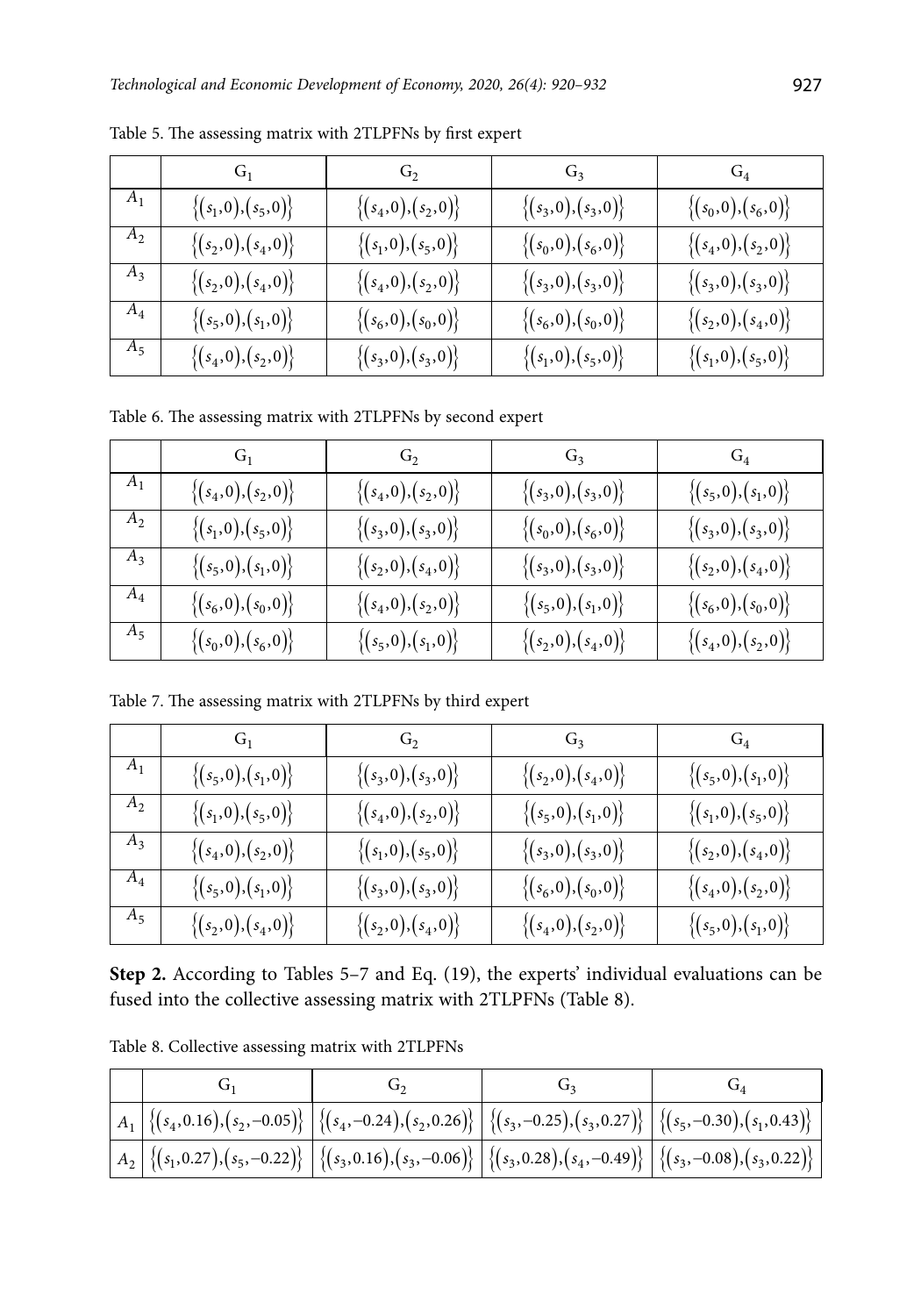| $\Big \ A_3 \Big \left\{(s_4, 0.44), (s_2, -0.38)\right\}\Big \left\{(s_2, 0.47), (s_4, -0.28)\right\}\Big \ \left\{(s_3, 0.00), (s_3, 0.00)\right\}\ \Big \left\{(s_2, 0.25), (s_4, -0.22)\right\}\Big \ \right\ $                                                |  |  |
|--------------------------------------------------------------------------------------------------------------------------------------------------------------------------------------------------------------------------------------------------------------------|--|--|
| $\Big \;A_4\,\Big \;\left\{(s_6, 0.00), (s_0, 0.00)\right\}\;\Big \;\left\{(s_6, 0.00), (s_0, 0.00)\right\}\;\Big \;\left\{(s_6, 0.00), (s_0, 0.00)\right\}\;\Big \;\left\{(s_6, 0.00), (s_0, 0.00)\right\}\;\Big \;\Big\}$                                        |  |  |
| $\Big \ A_{5}\Big \ \{(\mathfrak{s}_2, 0.26), (\mathfrak{s}_4, 0.26)\}\ \Big \ \{(\mathfrak{s}_4, 0.23), (\mathfrak{s}_2, -0.11)\}\ \Big \ \{(\mathfrak{s}_3, -0.22), (\mathfrak{s}_3, 0.40)\}\ \Big \ \{(\mathfrak{s}_4, 0.16), (\mathfrak{s}_2, -0.05)\}\ \Big $ |  |  |

*End of Table 8*

**Step 3.** Compute the weighted assessing matrix with 2TLPFNs (Table 9).

Table 9. Collective weighted assessing matrix with 2TLPFNs

|                                                                                                                                                                                                                                                                                                                        | $G_1$ $G_2$ $G_3$ $G_4$ |  |
|------------------------------------------------------------------------------------------------------------------------------------------------------------------------------------------------------------------------------------------------------------------------------------------------------------------------|-------------------------|--|
| $\left  \begin{smallmatrix} A_1 \end{smallmatrix} \right  \left\{ (s_2, 0.10), (s_5, -0.21) \right\} \left  \begin{smallmatrix} \{(s_2, 0.23), (s_4, 0.48)\} \end{smallmatrix} \right  \left\{ (s_2, -0.20), (s_5, -0.29) \right\} \left  \begin{smallmatrix} \{(s_2, -0.20), (s_5, 0.20)\} \end{smallmatrix} \right $ |                         |  |
| $\left  A_{2} \right  \left\{ (s_{1},-0.43), (s_{6},-0.27) \right\} \left  \left\{ (s_{2},-0.17), (s_{5},-0.15) \right\} \right  \left\{ (s_{2},0.18), (s_{5},-0.16) \right\} \left  \left\{ (s_{1},-0.02), (s_{6},-0.36) \right\} \right $                                                                            |                         |  |
| $\Big \,A_3\,\Big \,\big\{(s_2, 0.30), (s_5, -0.38)\big\}\,\Big \,\Big \,\big\{(s_1, 0.39), (s_5, 0.20)\big\}\,\Big \,\big\{(s_2, -0.02), (s_5, -0.45)\big\}\,\Big \big\{(s_1, -0.26), (s_6, -0.27)\big\}\Big \,$                                                                                                      |                         |  |
| $\Big \,A_4\Big \,\, \left\{(s_6, 0.00), (s_0, 0.00)\right\}\,\, \Big \,\, \left\{(s_6, 0.00), (s_0, 0.00)\right\}\,\, \Big \,\, \left\{(s_6, 0.00), (s_0, 0.00)\right\}\,\, \Big \,\, \left\{(s_6, 0.00), (s_0, 0.00)\right\}\,\, \Big \,\,$                                                                          |                         |  |
| $\Big \,A_5\,\Big \,\big\{(s_1,0.04), (s_5,-0.40)\big\}\,\Big \,\big\{(s_3,-0.41), (s_4,0.24)\big\}\,\Big \big\{(s_2,-0.18), (s_5,-0.22)\big\}\Big \,\big\{(s_2,-0.49), (s_5,0.36)\big\}\Big $                                                                                                                         |                         |  |

**Step 4.** Obtain the NIS by Eq. (22).The calculating results are recorded in Table 10.

Table 10. NIS with 2TLPFNs

| $\left  \left\{ (s_1, -0.43), (s_6, -0.27) \right\} \right  \left  \left\{ (s_1, 0.39), (s_5, 0.20) \right\} \right  \left  \left\{ (s_2, 0.18), (s_5, -0.16) \right\} \right  \left  \left\{ (s_1, -0.26), (s_6, -0.27) \right\} \right $ |  |  |
|--------------------------------------------------------------------------------------------------------------------------------------------------------------------------------------------------------------------------------------------|--|--|

**Step 5.** Compute the *ED<sub>i</sub>* and *HD<sub>i</sub>*:

 $ED_1 = 0.4915$ ,  $ED_2 = 0.1406$ ,  $ED_3 = 0.2749$ ,  $ED_4 = 3.4141$ ,  $ED_5 = 0.3384$ ,

 $HD<sub>1</sub> = 0.4766, HD<sub>2</sub> = 0.1292, HD<sub>3</sub> = 0.2690, HD<sub>4</sub> = 3.4098, HD<sub>5</sub> = 0.3240.$ 

**Step 6.** Compute the *RA* matrix (Table 11).

|                | $A_1$     | $A_2$  | $A_3$     | $A_4$     | $A_5$     |
|----------------|-----------|--------|-----------|-----------|-----------|
| $A_1$          | 0.0000    | 0.6869 | 0.4183    | $-5.8602$ | 0.2913    |
| A <sub>2</sub> | $-0.7132$ | 0.0000 | $-0.2800$ | $-6.5584$ | $-0.4069$ |
| $A_3$          | $-0.4391$ | 0.2627 | 0.0000    | $-6.2844$ | $-0.1329$ |
| $A_4$          | 5.8410    | 6.5427 | 6.2741    | 0.0000    | 6.1472    |
| $A_5$          | $-0.3206$ | 0.3812 | 0.1126    | $-6.1658$ | 0.0000    |

Table 11. Relative assessment matrix (RA)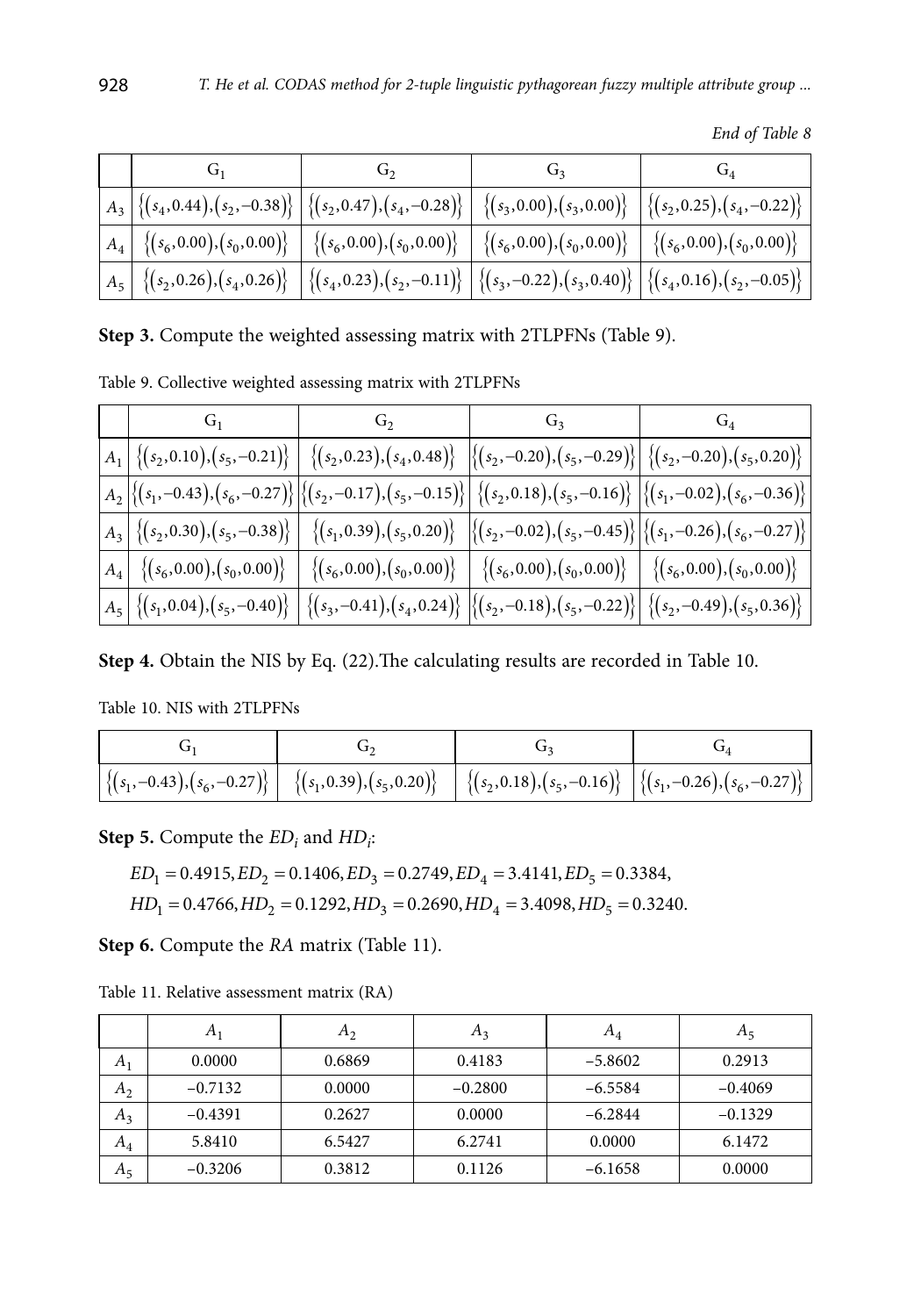**Step 7.** Compute the value of  $AS_i$  by utilizing Eq. (28).

$$
AS_1 = -4.4637, AS_2 = -7.9585, AS_3 = -6.5937, AS_4 = 24.8050, AS_5 = -5.9926.
$$

**Step 8.** In terms of the computing results ofAS<sub>i</sub>, all the alternatives can be ranked. Evidently, the order is  $A_4 > A_1 > A_5 > A_3 > A_2$  and  $A_4$  is the best one among five alternatives.

To indicate this method's validity, it is compared with the 2TLPF-TODIM method's result. The order of 2TLPF-TODIM is also  $A_4 > A_1 > A_5 > A_3 > A_2$ . As can be seen, the 2TLPF-CODAS method's ranking result is totally consistent with 2TLPF-TODIM method. What's more, two distance formulas' combination is used in 2TLPF-CODAS method, which is more exact than the single one.

### **Conclusions**

Financial management performance evaluation has a significant effect on the identifying an investment chance. Because this process can be regarded as a MAGDM issue, it is necessary to utilize an efficient MAGDM method for it. Besides, since the group decision-making process is within uncertain environment, it makes this assessment complex. In this paper, the expanding CODAS method has been developed to tackle MAGDM issues under 2TLPFNs. The weighted Euclidean and weighted Hamming distances of 2TLPFNs have been employed to decide the alternatives' desirability with regard to a negative-ideal solution. Also, we extend the crisp CODAS method utilizing the linguistic variables which are defined by 2TLPFNs. In the developed 2TLPF-CODAS method, the application of an example of financial management performance assessment problem is given. The comparative analysis demonstrates that the 2TLPF-CODAS method is effective and [practical](http://www.youdao.com/w/practical/#keyfrom=E2Ctranslation) with 2TLPF-TODIM method. For further researches, the proposed method's application will be conducted in many other unpredictable and ambiguous environments.

#### **Acknowledgements**

This paper is supported by the National Natural Science Foundation of China (No. 71571128) and the Humanities and Social Sciences Foundation of Ministry of Education of the People's Republic of China (14XJCZH002, 16YJA840008).

### **References**

- Atanassov, K. T. (1986). Intuitionistic fuzzy sets. *Fuzzy Sets and Systems*, *20*(1), 87–96. https://doi.org/10.1016/S0165-0114(86)80034-3
- Badi, I., Ballem, M. A., & Shetwan, A. (2018). Site selection of desalination plant in Libya by using combinative distance-based assessment (CODAS) method. *International Journal for Quality Research*, *12*, 609–624.
- Deng, X. M., & Gao, H. (2019). TODIM method for multiple attribute decision making with 2-tuple linguistic Pythagorean fuzzy information. *Journal of Intelligent* & *Fuzzy Systems*, *37*(2), 1769–1780. https://doi.org/10.3233/JIFS-179240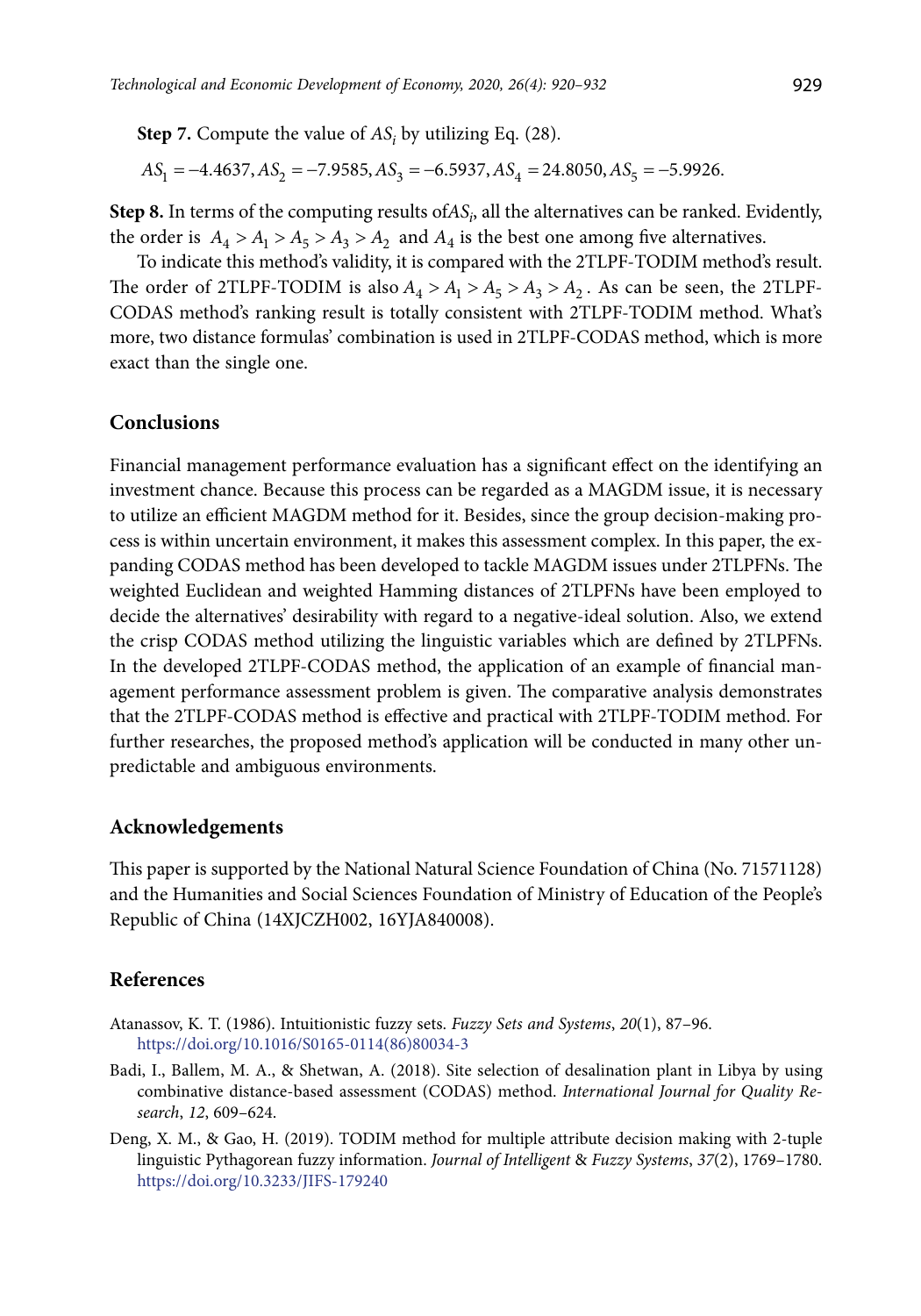- Deng, X. M., Wang, J., Wei, G. W., & Lu, M. (2018a). Models for multiple attribute decision making with some 2-tuple linguistic Pythagorean fuzzy hamy mean operators. *Mathematics*, *6*(11), 236. https://doi.org/10.3390/math6110236
- Deng, X. M., Wei, G. W., Gao, H., & Wang, J. (2018b). Models for safety assessment of construction project with some 2-tuple linguistic Pythagorean fuzzy Bonferroni mean operators. *IEEE Access*, *6*, 52105–52137. https://doi.org/10.1109/ACCESS.2018.2869414
- Erdogan, S. A., Saparauskas, J., & Turskis, Z. (2019). A multi-criteria decision-making model to choose the best option for sustainable construction management. *Sustainability*, *11*(8), 2239. https://doi.org/10.3390/su11082239
- Garg, H. (2016). A new generalized Pythagorean fuzzy information aggregation using Einstein Operations and its application to decision making. *International Journal of Intelligent Systems*, *31*(9), 886–920. https://doi.org/10.1002/int.21809
- Garg, H. (2017a). Confidence levels based Pythagorean fuzzy aggregation operators and its application to decision-making process. *Computational and Mathematical Organization Theory*, *23*(4), 546–571. https://doi.org/10.1007/s10588-017-9242-8
- Garg, H. (2017b). A new improved score function of an interval-valued Pythagorean fuzzy set based topsis method. *International Journal for Uncertainty Quantification*, *7*(5), 463–474. https://doi.org/10.1615/Int.J.UncertaintyQuantification.2017020197
- Ghorabaee, M. K., Amiri, M., Zavadskas, E. K., Hooshmand, R., & Antuchevičienė, J. (2018). Fuzzy extension of the CODAS method for multi-criteria market segment evaluation. *Journal of Business Economics* & *Management*, *18*(1), 1–19. https://doi.org/10.3846/16111699.2016.1278559
- Herrera, F., & Martinez, L. (2001a). The 2-tuple linguistic computational model. Advantages of its linguistic description, accuracy and consistency. *International Journal of Uncertainty Fuzziness and Knowledge-Based Systems*, *9*(supp. 01), 33–48. https://doi.org/10.1142/S0218488501000971
- Herrera, F., & Martinez, L. (2001b). A model based on linguistic 2-tuples for dealing with multigranular hierarchical linguistic contexts in multi-expert decision-making. *Ieee Transactions on Systems Man and Cybernetics Part B-Cybernetics*, *31*(2), 227–234. https://doi.org/10.1109/3477.915345
- Keshavarz Ghorabaee, M., Zavadskas, E. K., Turskis, Z., & Antucheviciene, J. (2016). A new combinative distance-based assessment (Codas) method for multi-criteria decision-making. *Economic Computation* & *Economic Cybernetics Studies* & *Research*, *50*(3), 25–44.
- Khan, M. S. A., Abdullah, S., Ali, A., Amin, F., & Hussain, F. (2019). Pythagorean hesitant fuzzy Choquet integral aggregation operators and their application to multi-attribute decision-making. *Soft Computing*, *23*, 251–267. https://doi.org/10.1007/s00500-018-3592-0
- Li, Z. X., & Lu, M. (2019). Some novel similarity and distance and measures of Pythagorean fuzzy sets and their applications. *Journal of Intelligent* & *Fuzzy Systems*, *37*(2), 1781–1799. https://doi.org/10.3233/JIFS-179241
- Li, Z. X., Wei, G. W., & Lu, M. (2018). Pythagorean fuzzy Hamy mean operators in multiple attribute group decision making and their application to supplier selection. *Symmetry*, *10*(10), 505. https://doi.org/10.3390/sym10100505
- Lu, J. P., Tang, X. Y., Wei, G. W., C. Wei, C., & Wei, Y. (2019). Bidirectional project method for dual hesitant Pythagorean fuzzy multiple attribute decision-making and their application to performance assessment of new rural construction. *International Journal of Intelligent Systems*, *34*(8), 1920–1934. https://doi.org/10.1002/int.22126
- Pamucar, D., Badi, I., Sanja, K., & Obradovic, R. (2018). A novel approach for the selection of powergeneration technology using a linguistic neutrosophic CODAS method: A case study in Libya. *Energies*, *11*(9), 2489. https://doi.org/10.3390/en11092489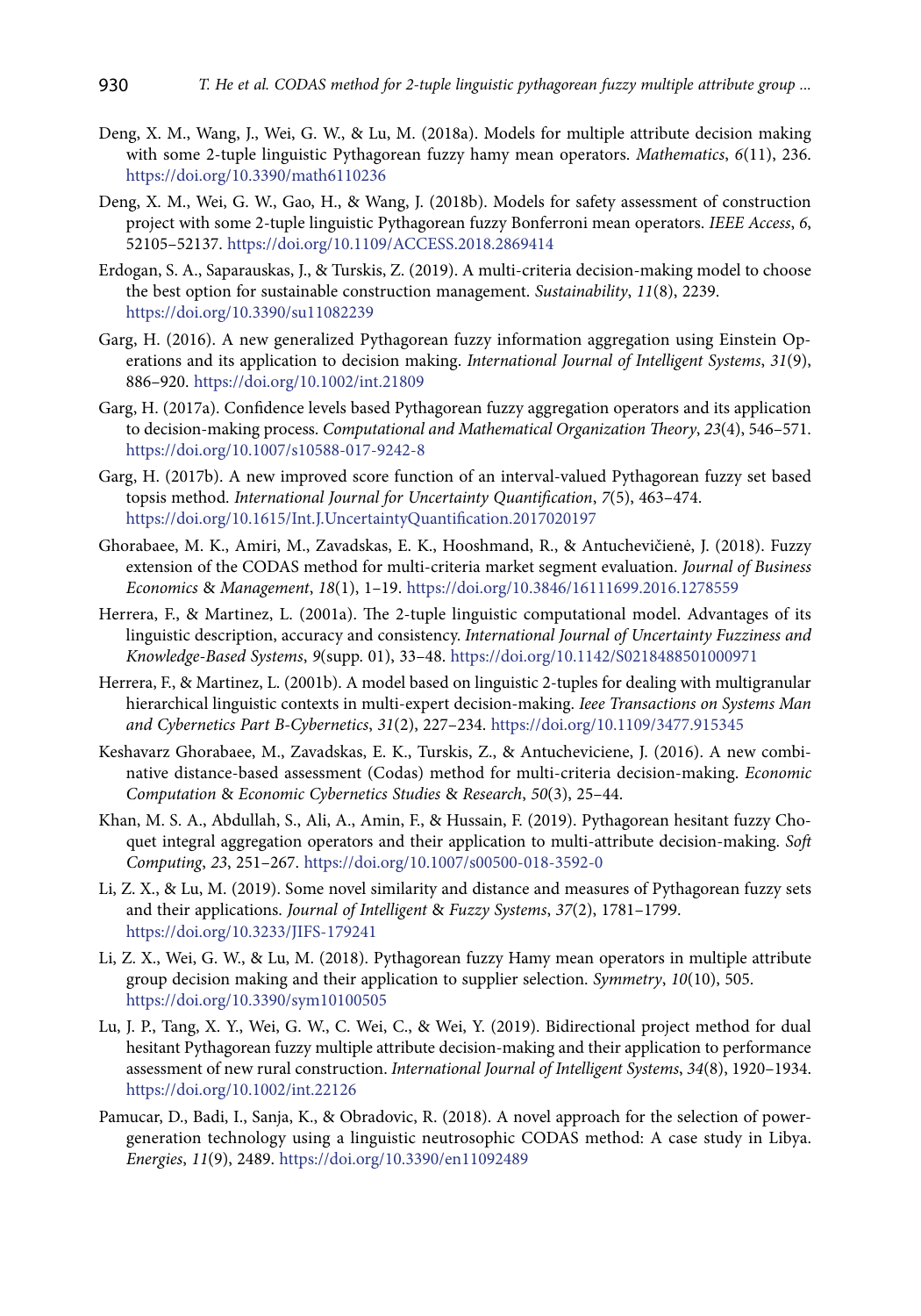- Panchal, D., Chatterjee, P., Shukla, R. K., Choudhury, T., & Tamosaitiene, J. (2017). Integrated fuzzy AHP-Codas framework for maintenance decision in urea fertilizer industry. *Economic Computation and Economic Cybernetics Studies and Research*, *51*(3), 179–196.
- Peng, X. D., & Yang, Y. (2015). Some results for Pythagorean Fuzzy sets. *International Journal of Intelligent Systems*, *30*(11), 1133–1160. https://doi.org/10.1002/int.21738
- Reformat, M. Z., & Yager, R. R. (2014). Suggesting recommendations using Pythagorean Fuzzy sets illustrated using netflix movie data. In A. Laurent, O. Strauss, B. BouchonMeunier, & R. R. Yager (Eds.), *Information processing and management of uncertainty in knowledge-based systems*, *Pt I* (Vol. 442, pp. 546–556) Springer. https://doi.org/10.1007/978-3-319-08795-5\_56
- Ren, P. J., Xu, Z. S., & Gou, X. J. (2016). Pythagorean fuzzy TODIM approach to multi-criteria decision making. *Applied Soft Computing*, *42*, 246–259. https://doi.org/10.1016/j.asoc.2015.12.020
- Roy, J., Sharma, H. K., Kar, S., Zavadskas, E. K., & Saparauskas, J. (2019). An extended COPRAS model for multi-criteria decision-making problems and its application in web-based hotel evaluation and selection. *Economic Research-Ekonomska Istrazivanja*, *32*(1), 219–253. https://doi.org/10.1080/1331677X.2018.1543054
- Tabatabaei, M. H., Amiri, M., Firouzabadi, S., Ghahremanloo, M., Keshavarz-Ghorabaee, M., & Saparauskas, J. (2019). A new group decision-making model based on bwm and its application to managerial problems. *Transformations in Business* & *Economics*, *18*, 197–214.
- Wang, J., Gao, H., & Lu, M. (2019a). Approaches to strategic supplier selection under interval neutrosophic environment. *Journal of Intelligent* & *Fuzzy Systems*, *37*(2), 1707–1730. https://doi.org/10.3233/JIFS-179235
- Wang, J., Gao, H., & Wei, G. W. (2019b). The generalized Dice similarity measures for Pythagorean fuzzy multiple attribute group decision making. *International Journal of Intelligent Systems*, *34*(6), 1158–1183. https://doi.org/10.1002/int.22090
- Wang, R. (2019). Research on the application of the financial investment risk appraisal models with some interval number muirhead mean operators. *Journal of Intelligent* & *Fuzzy Systems*, *37*(2), 1741–1752. https://doi.org/10.3233/JIFS-179237
- Wei, G. W. (2019a). 2-tuple intuitionistic fuzzy linguistic aggregation operators in multiple attribute decision making. *Iranian Journal of Fuzzy Systems*, *16*(4), 159–174.
- Wei, G. W. (2019b). The generalized dice similarity measures for multiple attribute decision making with hesitant fuzzy linguistic information. *Economic Research-Ekonomska Istrazivanja*, *32*(1), 1498–1520. https://doi.org/10.1080/1331677X.2019.1637765
- Wei, G. W. (2019c). Pythagorean fuzzy hamacher power aggregation operators in multiple attribute decision making. *Fundamenta Informaticae*, *166*(1), 57–85. https://doi.org/10.3233/FI-2019-1794
- Wei, G. W., Wang, J., Wei, C., Wei, Y., & Zhang, Y. (2019a). Dual hesitant Pythagorean fuzzy hamy mean operators in multiple attribute decision making. *IEEE Access*, *7*, 86697–86716. https://doi.org/10.1109/ACCESS.2019.2924974
- Wei, G. W., Wang, R., Wang, J., Wei, C., & Zhang, Y. (2019b). Methods for evaluating the technological innovation capability for the high-tech enterprises with generalized interval neutrosophic number Bonferroni mean operators. *IEEE Access*, *7*, 86473–86492. https://doi.org/10.1109/ACCESS.2019.2925702
- Wu, L. P., Gao, H., & Wei, C. (2019a). VIKOR method for financing risk assessment of rural tourism projects under interval-valued intuitionistic fuzzy environment. *Journal of Intelligent* & *Fuzzy Systems*, *37*(2), 2001–2008. https://doi.org/10.3233/JIFS-179262
- Wu, L. P., Wang, J., & Gao, H. (2019b). Models for competiveness evaluation of tourist destination with some interval-valued intuitionistic fuzzy Hamy mean operators. *Journal of Intelligent and Fuzzy Systems*, *36*(6), 5693–5709. https://doi.org/10.3233/JIFS-181545